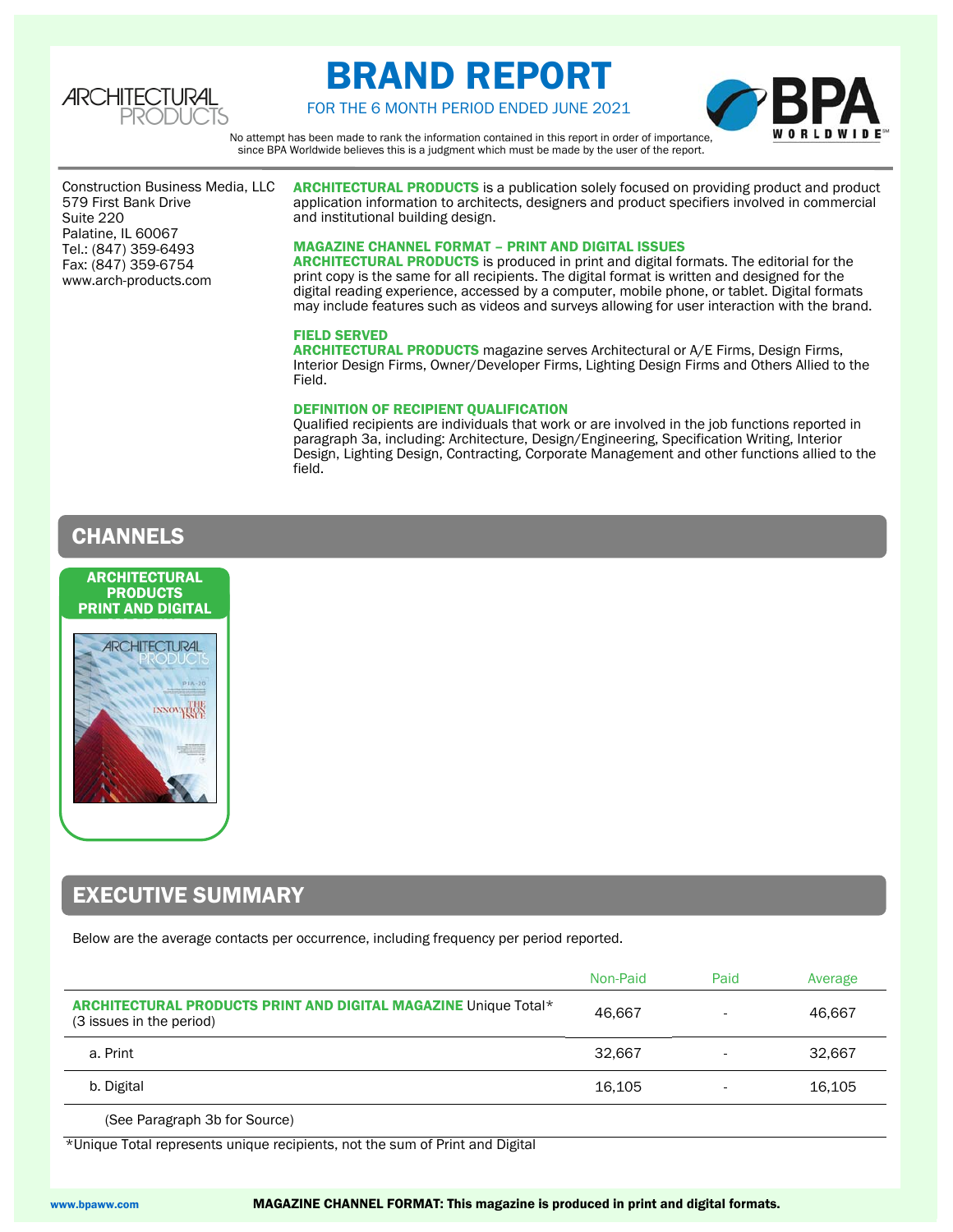### MAGAZINE CHANNEL **CHANNEL** CHANNEL CHANNEL CONSIDERITY Official Publication of: None/Established: 2003/ Issues Per Year: 6 (See Additional Data)

# AVERAGE NON-QUALIFIED CIRCULATION

| Non-Qualified<br>Not Included Elsewhere      | Copies |
|----------------------------------------------|--------|
| <b>Other Paid Circulation</b>                | 2      |
| Advertiser and Agency                        | 1.459  |
| Allocated for Trade Shows<br>and Conventions |        |
| All Other                                    | 777    |
| ΤΩΤΑΙ                                        | 2.238  |
|                                              |        |

| 1. AVERAGE QUALIFIED CIRCULATION BREAKOUT FOR THE PERIOD |                    |                          |                              |                              |                          |         |  |
|----------------------------------------------------------|--------------------|--------------------------|------------------------------|------------------------------|--------------------------|---------|--|
|                                                          | Total<br>Oualified |                          |                              | <b>Oualified</b><br>Non-Paid | <b>Oualified</b><br>Paid |         |  |
| <b>Oualified</b><br>Circulation                          | Copies             | Percent                  | Copies                       | Percent                      | Copies                   | Percent |  |
| Individual                                               | 46.667             | 100.0                    | 46,667                       | 100.0                        | ۰                        |         |  |
| Sponsored Individually<br>Addressed                      |                    | ۰                        | ۰                            |                              | ۰                        | ۰       |  |
| <b>Membership Benefit</b>                                |                    | ۰                        | $\qquad \qquad \blacksquare$ | $\qquad \qquad \blacksquare$ | ۰                        |         |  |
| Multi-Copy Same<br>Addressee                             |                    | ۰                        | ۰                            | ۰                            | ۰                        |         |  |
| <b>Single Copy Sales</b>                                 | -                  | $\overline{\phantom{a}}$ | -                            | -                            | ۰                        |         |  |
| <b>TOTAL QUALIFIED</b><br><b>CIRCULATION</b>             | 46,667             | 100.0                    | 46.667                       | 100.0                        | $\blacksquare$           |         |  |

### 2. QUALIFIED CIRCULATION BY ISSUES FOR PERIOD

| <b>2021 Issue</b>                                                                                      | Print  | Digital | Unique Total<br>Qualified* |
|--------------------------------------------------------------------------------------------------------|--------|---------|----------------------------|
| **January/February                                                                                     | 30,000 | 16,226  | 44.000                     |
| March/April                                                                                            | 34,000 | 16.064  | 48,000                     |
| May/June                                                                                               | 34,000 | 16,026  | 48,000                     |
| *Unique Total represents unique recipients, not the sum of Print and Digital.<br>cted Icanitibha go2** |        |         |                            |

\*\*See Additional Data

### 3a. BUSINESS/OCCUPATION BREAKOUT OF QUALIFIED CIRCULATION FOR ISSUE OF MAY/JUNE 2021

| Business and Industry                                                                   | Unique<br>Total<br>Qualified* | Percent<br>of Total | Print  | Digital | Architecture | Designing/<br>Engineering | Specification<br>Writing | Interior<br>Design       | Lighting<br>Design | Contracting | Corporate<br>Manage-<br>ment<br>(President/<br>Owner/VP/<br>Manager/<br>Associate) | Other<br>Functions<br>Allied to the<br>Field |
|-----------------------------------------------------------------------------------------|-------------------------------|---------------------|--------|---------|--------------|---------------------------|--------------------------|--------------------------|--------------------|-------------|------------------------------------------------------------------------------------|----------------------------------------------|
| Architectural or A/E Firm                                                               | 35,351                        | 73.6                | 26,520 | 10,262  | 22,894       | 3,458                     | 177                      | 539                      | 20                 | 153         | 8,058                                                                              | 52                                           |
| Design Firm                                                                             | 1,166                         | 2.4                 | 888    | 366     | 250          | 423                       | 19                       | 116                      | 4                  | 52          | 294                                                                                | 8                                            |
| <b>Interior Design Firm</b>                                                             | 462                           | 1.0                 | 349    | 140     | 36           | 31                        | 8                        | 276                      | $\sim$             | 16          | 93                                                                                 | $\overline{2}$                               |
| Owner/Developer Firm                                                                    | 9,875                         | 20.6                | 5,449  | 4,795   | 231          | 217                       | 36                       | 38                       | 6                  | 305         | 8,995                                                                              | 47                                           |
| <b>Lighting Design Firm</b>                                                             | 255                           | 0.5                 | 189    | 86      | 2            | 45                        | 12                       | $\overline{\phantom{a}}$ | 104                | 10          | 81                                                                                 | $\mathbf{1}$                                 |
| Others Allied to the Field                                                              | 891                           | 1.9                 | 605    | 377     | 85           | 103                       | 35                       | 22                       | 6                  | 293         | 282                                                                                | 65                                           |
| <b>UNIQUE TOTAL</b><br><b>OUALIFIED</b><br><b>CIRCULATION*</b>                          | 48.000                        | 100.0               | 34,000 | 16,026  | 23,498       | 4,277                     | 287                      | 991                      | 140                | 829         | 17,803                                                                             | 175                                          |
| <b>PERCENT</b>                                                                          | 100.0                         |                     | 70.8   | 33.4    | 48.9         | 8.9                       | 0.6                      | 2.1                      | 0.3                | 1.7         | 37.1                                                                               | 0.4                                          |
| *Unique Total Qualified represents unique recipients, not the sum of Print and Digital. |                               |                     |        |         |              |                           |                          |                          |                    |             |                                                                                    |                                              |

### 3b. QUALIFICATION SOURCE BREAKOUT OF QUALIFIED CIRCULATION FOR ISSUE OF MAY/JUNE 2021

|                                                                     |        |         | <b>Unique Total</b> |         |
|---------------------------------------------------------------------|--------|---------|---------------------|---------|
| <b>Qualification Source</b>                                         | Print  | Digital | Qualified*          | Percent |
| Direct Request:<br>I.,                                              | 23,881 | 10,387  | 32.245              | 67.2    |
| Request from recipient's company:<br>Ш.                             | 88     |         | 88                  | 0.2     |
| III. Membership Benefit:                                            |        |         | $\blacksquare$      |         |
| IV. Communication (other than request):                             |        |         | -                   |         |
| V. <b>TOTAL</b> - Sources other than above (listed alphabetically): | 10,031 | 5,639   | 15,667              | 32.6    |
| Association rosters and directories                                 |        |         |                     |         |
| **Business directories                                              | 3,471  | 425     | 3,896               | 8.1     |
| Manufacturer's, distributor's, and wholesaler's lists               |        |         |                     |         |
| **Other sources                                                     | 6,560  | 5,214   | 11,771              | 24.5    |
| VI. Single Copy Sales:                                              |        |         |                     |         |
| UNIQUE TOTAL QUALIFIED CIRCULATION*                                 | 34,000 | 16,026  | 48,000              | 100.0   |
| <b>PERCENT</b>                                                      | 70.8   | 33.4    | 100.0               |         |

\*Unique Total Qualified represents unique recipients, not the sum of Print and Digital. \*\*See Additional Data

Note: Although age is not reported, all qualified circulation must be sourced within 36 months of the analyzed issue.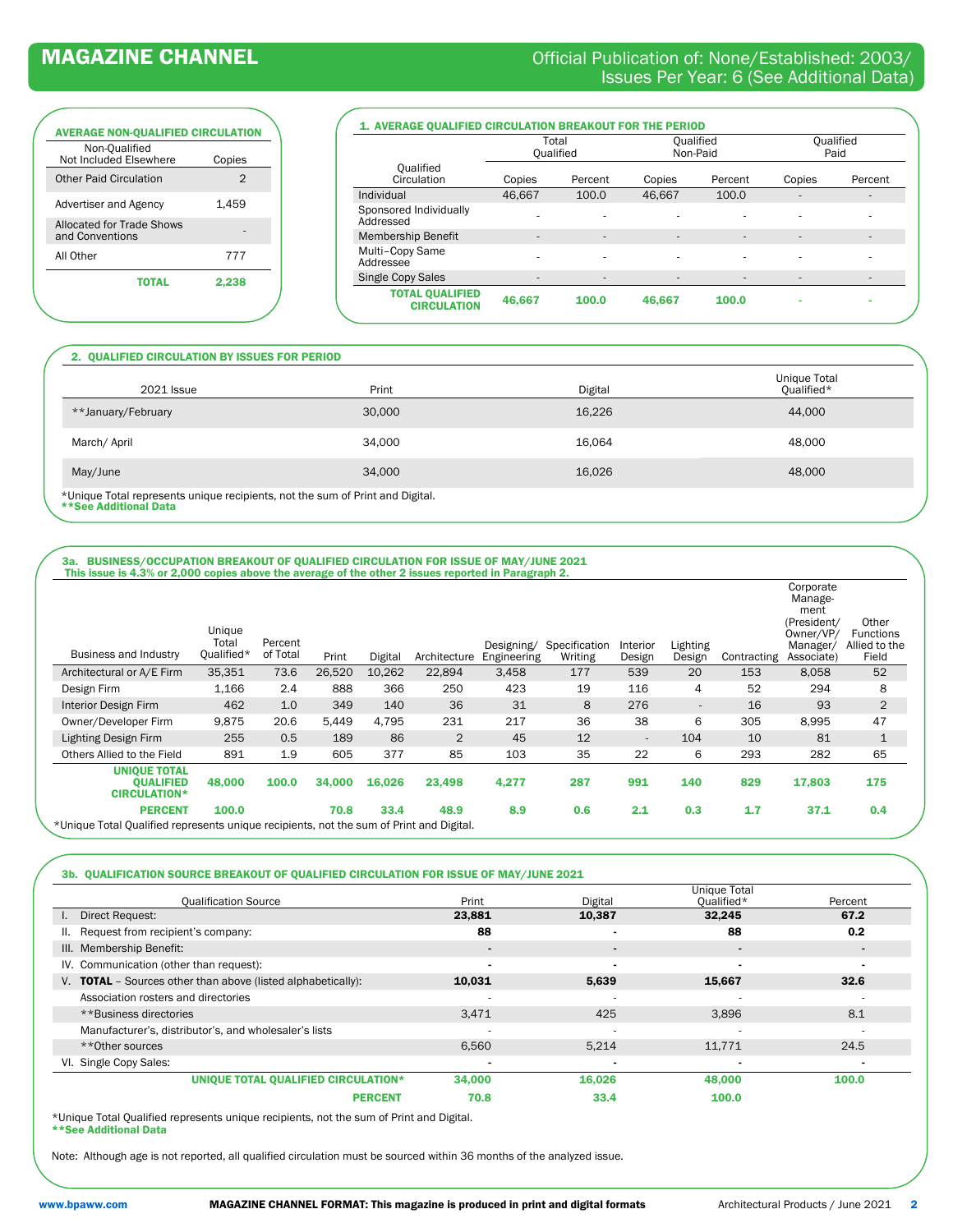### AVERAGE ANNUAL AUDITED QUALIFIED CIRCULATION AND CURRENT UNAUDITED BRAND REPORTS

| 6-Month Period Ended:                                 | <b>Audited Data</b><br>- December<br>July<br>2018 | <b>Audited Data</b><br>January - June<br>2019 | <b>Audited Data</b><br><b>July - December</b><br>2019 | <b>Audited Data</b><br>January - June<br>2020 | <b>Circulation Claim</b><br><b>July - December</b><br>2020* | <b>Circulation Claim</b><br>January - June<br>$2021*$ |
|-------------------------------------------------------|---------------------------------------------------|-----------------------------------------------|-------------------------------------------------------|-----------------------------------------------|-------------------------------------------------------------|-------------------------------------------------------|
| Unique Total Audit Average Qualified***:              | 42,000                                            | 40,800                                        | 40,500                                                | 42.000                                        | 43.333                                                      | 46.667                                                |
| Unique Qualified Non-Paid Total***:                   | 42.000                                            | 40,800                                        | 40,500                                                | 42.000                                        | 43.333                                                      | 46,667                                                |
| Print:                                                | 32.488                                            | 32,329                                        | 31.754                                                | 33,996                                        | 30,000                                                      | 32,667                                                |
| Digital:                                              | 12.072                                            | 12,096                                        | 10.810                                                | 10,458                                        | 15.844                                                      | 16,105                                                |
| Unique Qualified Paid Total***:                       | $\overline{\phantom{a}}$                          | $\qquad \qquad \blacksquare$                  | $\overline{\phantom{a}}$                              | $\overline{\phantom{a}}$                      | $\overline{\phantom{a}}$                                    | $\overline{\phantom{a}}$                              |
| Print:                                                |                                                   |                                               | $\overline{\phantom{a}}$                              | $\overline{\phantom{a}}$                      | $\sim$                                                      |                                                       |
| Digital:                                              | $\sim$                                            | $\qquad \qquad \blacksquare$                  | $\overline{\phantom{a}}$                              | $\overline{a}$                                | $\overline{\phantom{a}}$                                    | $\sim$                                                |
| Post Expire Copies in Total Qualified<br>Circulation: | $**NC$                                            | $**NC$                                        | $*$ NC                                                | $*$ NC                                        | $*$ NC                                                      | $**NC$                                                |
| Average Annual Order Price:                           | $**NC$                                            | $**NC$                                        | $*$ NC                                                | $*$ NC                                        | $*$ NC                                                      | $**NC$                                                |

\*NOTE: July 2020 – June 2021 data is unaudited. With each successive period, new data will be added until six 6-month periods are displayed. \*\*NC = None Claimed.

\*\*\*Unique Total Qualified represents unique recipients, not the sum of Print and Digital.

#### GEOGRAPHICAL BREAKOUT OF QUALIFIED CIRCULATION FOR ISSUE OF MAY/JUNE 2021

|                         |                 |                 | Unique Total |         |                                         |                          |                | <b>Unique Total</b> |         |
|-------------------------|-----------------|-----------------|--------------|---------|-----------------------------------------|--------------------------|----------------|---------------------|---------|
| <b>State</b>            | Print           | Digital         | Qualified*   | Percent | <b>State</b>                            | Print                    | Digital        | Qualified*          | Percent |
| Maine                   | 176             | 63              | 227          |         | Kentucky                                | 294                      | 132            | 411                 |         |
| New Hampshire           | 156             | 51              | 197          |         | Tennessee                               | 657                      | 316            | 936                 |         |
| Vermont                 | 150             | 55              | 202          |         | Alabama                                 | 389                      | 233            | 586                 |         |
| Massachusetts           | 1,248           | 489             | 1,683        |         | Mississippi                             | 153                      | 73             | 215                 |         |
| Rhode Island            | 129             | 52              | 173          |         | <b>EAST SO. CENTRAL</b>                 | 1,493                    | 754            | 2.148               | 4.5     |
| Connecticut             | 549             | 214             | 739          |         | Arkansas                                | 262                      | 114            | 366                 |         |
| <b>NEW ENGLAND</b>      | 2,408           | 924             | 3,221        | 6.7     | Louisiana                               | 504                      | 210            | 685                 |         |
| New York                | 2,953           | 1,269           | 4,039        |         | Oklahoma                                | 315                      | 135            | 436                 |         |
| New Jersey              | 906             | 373             | 1,224        |         | Texas                                   | 2,565                    | 1.210          | 3,622               |         |
| Pennsylvania            | 1,319           | 607             | 1,864        |         | <b>WEST SO. CENTRAL</b>                 | 3,646                    | 1,669          | 5.109               | 10.6    |
| <b>MIDDLE ATLANTIC</b>  | 5,178           | 2,249           | 7,127        | 14.9    | Montana                                 | 148                      | 64             | 207                 |         |
| Ohio                    | 1,233           | 502             | 1,670        |         | Idaho                                   | 168                      | 84             | 244                 |         |
| Indiana                 | 462             | 235             | 669          |         | Wyoming                                 | 69                       | 40             | 106                 |         |
| <b>Illinois</b>         | 1,649           | 691             | 2,241        |         | Colorado                                | 807                      | 413            | 1,174               |         |
| Michigan                | 816             | 358             | 1,144        |         | New Mexico                              | 183                      | 93             | 262                 |         |
| Wisconsin               | 563             | 273             | 804          |         | Arizona                                 | 568                      | 257            | 795                 |         |
| <b>EAST NO. CENTRAL</b> | 4,723           | 2,059           | 6,528        | 13.6    | Utah                                    | 325                      | 147            | 458                 |         |
| Minnesota               | 648             | 301             | 910          |         | Nevada                                  | 203                      | 117            | 303                 |         |
| lowa                    | 291             | 119             | 392          |         | <b>MOUNTAIN</b>                         | 2,471                    | 1.215          | 3,549               | 7.4     |
| Missouri                | 805             | 342             | 1,092        |         | Alaska                                  | 48                       | 17             | 65                  |         |
| North Dakota            | 90              | 40              | 122          |         | Washington                              | 921                      | 435            | 1,301               |         |
| South Dakota            | 78              | 37              | 113          |         | Oregon                                  | 453                      | 237            | 662                 |         |
| Nebraska                | 260             | 117             | 361          |         | California                              | 3,950                    | 2,035          | 5,725               |         |
| Kansas                  | 315             | 149             | 450          |         | Hawaii                                  | 107                      | 90             | 189                 |         |
| <b>WEST NO. CENTRAL</b> | 2,487           | 1,105           | 3,440        | 7.2     | <b>PACIFIC</b>                          | 5,479                    | 2,814          | 7,942               | 16.5    |
| Delaware                | $\overline{58}$ | $\overline{28}$ | 84           |         | <b>UNITED STATES</b>                    | 33,995                   | 15,929         | 47,898              | 99.8    |
| Maryland                | 607             | 314             | 877          |         | <b>U.S. Territories</b>                 | 5                        | $\overline{4}$ | 9                   |         |
| Washington, DC          | 328             | 160             | 461          |         | Canada                                  |                          | 78             | 78                  |         |
| Virginia                | 805             | 393             | 1,154        |         | Mexico                                  | $\overline{\phantom{a}}$ | $\sim$         |                     |         |
| West Virginia           | 59              | 41              | 95           |         | Other International                     | ÷.                       | 15             | 15                  |         |
| North Carolina          | 886             | 455             | 1,294        |         | APO/FPO                                 | $\overline{\phantom{a}}$ |                |                     |         |
| South Carolina          | 431             | 193             | 596          |         |                                         |                          |                |                     |         |
| Georgia                 | 838             | 463             | 1,235        |         | <b>UNIQUE TOTAL</b>                     |                          |                |                     |         |
| Florida                 | 2,098           | 1,093           | 3,038        |         | <b>OUALIFIED</b><br><b>CIRCULATION*</b> | 34,000                   | 16.026         | 48,000              | 100.0   |
| <b>SOUTH ATLANTIC</b>   | 6.110           | 3.140           | 8.834        | 18.4    |                                         |                          |                |                     |         |

\*Unique Total Qualified represents unique recipients, not the sum of Print and Digital.